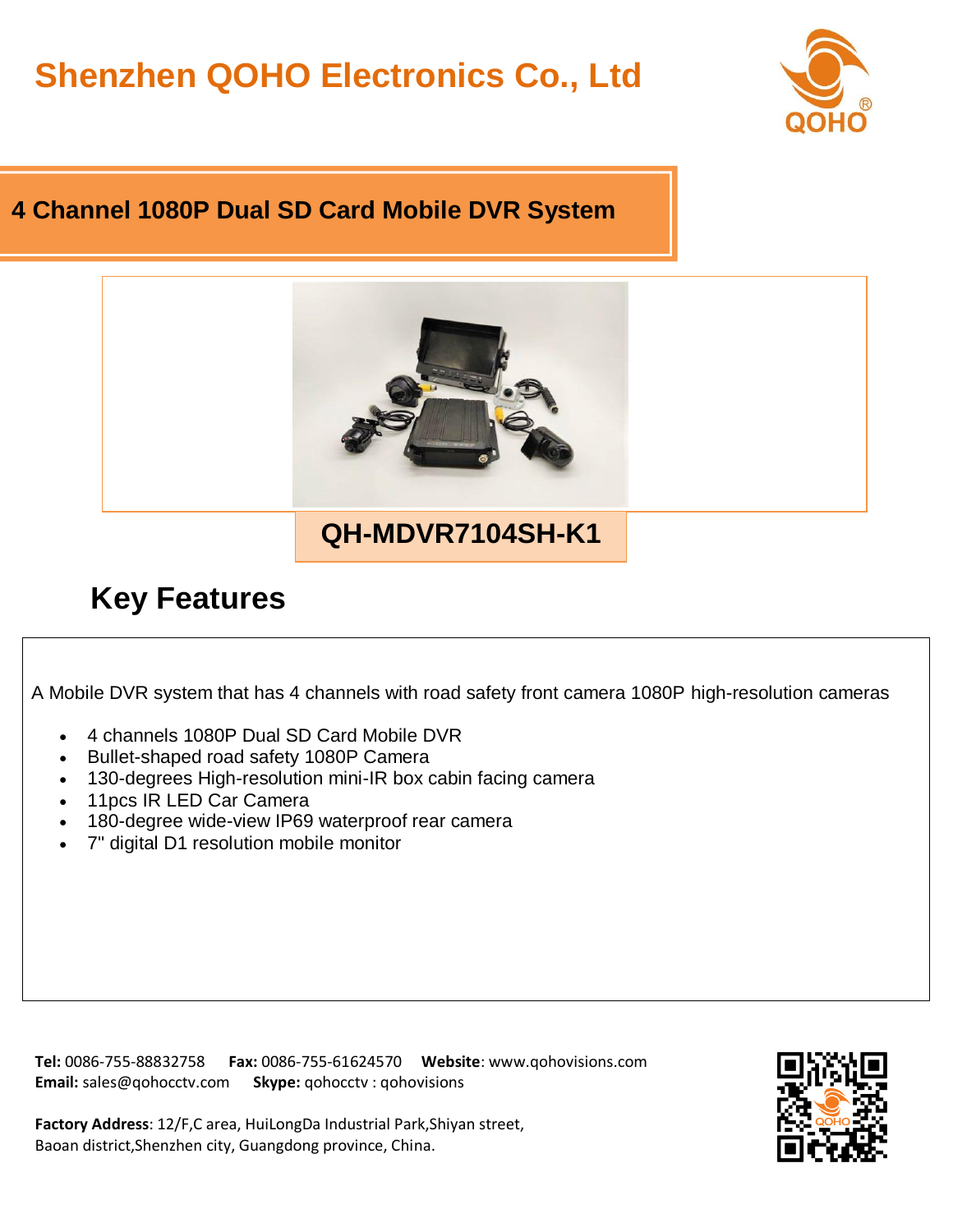

## **Specification**

| 4 channels 1080P Dual SD Card Mobile DVR |                          |                                                                                                                                        |
|------------------------------------------|--------------------------|----------------------------------------------------------------------------------------------------------------------------------------|
| Model                                    | QH-MDVR7104SH            |                                                                                                                                        |
| System                                   | Language                 | English / Chinese/others customized                                                                                                    |
|                                          | Operation Interface      | Graphical menu operation interface (OSD menu)                                                                                          |
|                                          | Password security        | Permissions setting of administrator & user                                                                                            |
| <b>OS</b>                                |                          | Linux3.18                                                                                                                              |
| Operating                                |                          | UI, Cell phone APP, PC client, Remote controller                                                                                       |
| <b>Functions Summary</b>                 |                          | Preview, recording, playback, network transmission, positioning, AI<br>analysis, multiple sensor data acquisitions.                    |
| Audio                                    | Audio Input,<br>Output   | 3ch audio input; 1ch audio output. 2.0Vp-p, 4.7k $\Omega$                                                                              |
|                                          | Compression<br>Format    | G.711, G.726                                                                                                                           |
| Recording                                | Storage Medium           | Supporting dual SD card for storage, each one max support<br>256GB                                                                     |
|                                          | <b>Video Strategies</b>  | Recording at startup by default, supporting timed recording,<br>recording triggered by alarm and event, as well as manual<br>recording |
|                                          | Alarm pre-<br>recording  | $0-60$ min                                                                                                                             |
|                                          | Alarm recording<br>delay | $0-30$ min                                                                                                                             |
|                                          | Playback Channel         | Support local 1/4 channel playback                                                                                                     |
|                                          | Browse mode              | Time, channel, event.                                                                                                                  |
| Video and                                | Video-Input,             | AHD input:4ch 1080p/15fps,4ch 720p/30fps,4ch D1/30fps.                                                                                 |
| Preview                                  | Output, Signal           | IPC input:1ch default;                                                                                                                 |
|                                          | standard                 | Output: 1ch CVBS default, VGA optional                                                                                                 |
|                                          |                          | Signal standard: 1.0Vp-p, 75Ω, NTSC/PAL optional                                                                                       |
|                                          | <b>OSD</b>               | Character superposition function, information superposition of time<br>and date, device ID and GPS, alarm, etc.                        |
|                                          | Video                    | Compression coding. Applying H264/H.265 hi-performance                                                                                 |
|                                          | Compression<br>Format    | processor.                                                                                                                             |
|                                          | Image quality            | Code stream, frame rate optional                                                                                                       |
|                                          | Preview                  | 1/4channel preview                                                                                                                     |
|                                          | Resolution               | AHD: 1080P:15fps/1M/2M/4M/6M                                                                                                           |
|                                          |                          | AHD 1080P:15fps                                                                                                                        |
|                                          |                          | 1024KBPS 20480KBPS 4096KBPS 6144KBPS                                                                                                   |
|                                          |                          | 720P: 30fps/1M/2M/4M/6M                                                                                                                |
|                                          |                          | D1:30fps/512K/1M/2M                                                                                                                    |
|                                          |                          | IPC: 1080P: 30fps/1M/2M/4M/6M                                                                                                          |
|                                          |                          | 720P: 30fps/1M/2M/4M/6M                                                                                                                |
| <b>Communication Ports</b>               |                          | RS232, RS485                                                                                                                           |

**Tel:** 0086-755-88832758 **Fax:** 0086-755-61624570 **Website**: www.qohovisions.com **Email:** sales@qohocctv.com **Skype:** qohocctv : qohovisions

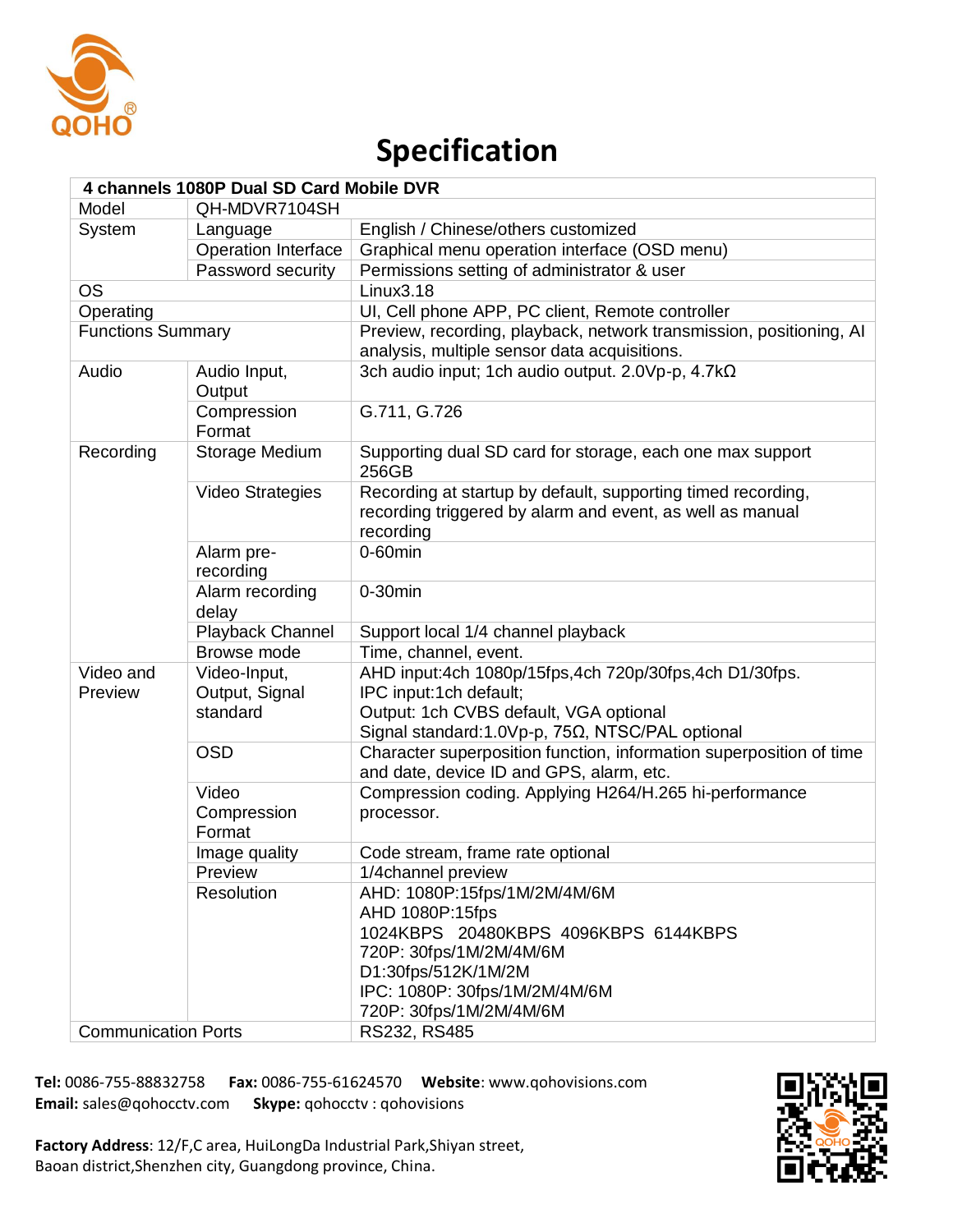

| ADAS                  |                                                      | Built-in (Optional)                                              |
|-----------------------|------------------------------------------------------|------------------------------------------------------------------|
| Wireless Transmission |                                                      | 3/4G wireless transmission module, EVDO/TD-                      |
|                       |                                                      | SCDMA/WCDMA/TDD-LTE/FDD-LTE, etc.                                |
|                       |                                                      | Wi-Fi module, 802.11b/g/n, 2.4G/5.8G                             |
|                       |                                                      | optional. Wifi Ethernet: Network aviation head(100M)             |
| Position              |                                                      | GPS/BD: Positioning, speed detection, time synchronization       |
| Power                 | Power Supply                                         | 1ACC on/off                                                      |
| Supply and            | Input Voltage                                        | $DC: +8V \sim +36V$ (please ensure of a safe voltage of vehicle  |
| Power                 |                                                      | before use; operation over 36V for a long time will cause damage |
| Consumption           |                                                      | to the MDVR)                                                     |
|                       | <b>Output Voltage</b>                                | +12V@1A; +5V@1A                                                  |
|                       | Power                                                | Max 25W consumption, about 0W in standby mode                    |
|                       | Consumption                                          |                                                                  |
| Operating             | Temperature                                          | preheating: $-20^{\circ}$ C ~ $+70^{\circ}$ C                    |
| Environment           | Humidity                                             | 8% to 90%                                                        |
| Software              | PC playback                                          | Video files playback in PC with analysis of the vehicle status   |
|                       | CMSV6                                                | Wireless real-time video & audio monitoring, GPS, alarms, etc.   |
| Software<br>Upgrade   | Upgrade through the front USB2.0 & SD card or remote |                                                                  |

| <b>Bullet-shaped road safety 1080P Camera</b> |                                                    |
|-----------------------------------------------|----------------------------------------------------|
| Model                                         | <b>QH-MC1205</b>                                   |
| <b>Image Sensor</b>                           | 1080P AHD                                          |
| <b>Horizontal Resolution</b>                  | 1980*1080                                          |
| Horizontal angle                              | 110 degrees (wide view)                            |
| Lux                                           | 0.001lux/F1.2                                      |
| Lens                                          | 2.6 <sub>mm</sub>                                  |
| IR distance of the lens                       | 5 <sub>mm</sub>                                    |
| <b>Operational Voltage</b>                    | DC <sub>12</sub> V                                 |
| <b>Operational Temperature</b>                | (- 25°C~+75°C)                                     |
| Application use                               | Vehicles include taxis, trucks, buses, cars inside |
|                                               | use.                                               |
| Body size                                     | 63*38.8*36mm                                       |

| 130-degrees High-resolution mini-IR box cabin facing camera |                         |
|-------------------------------------------------------------|-------------------------|
| Model                                                       | QH-MC050N               |
| Image Sensor                                                | 1.3MP AHD (960P) camera |
| Synchronization                                             | <b>INT</b>              |
| Scanning                                                    | 2:1 Interlace           |
| <b>Horizontal Resolution</b>                                | 960P                    |



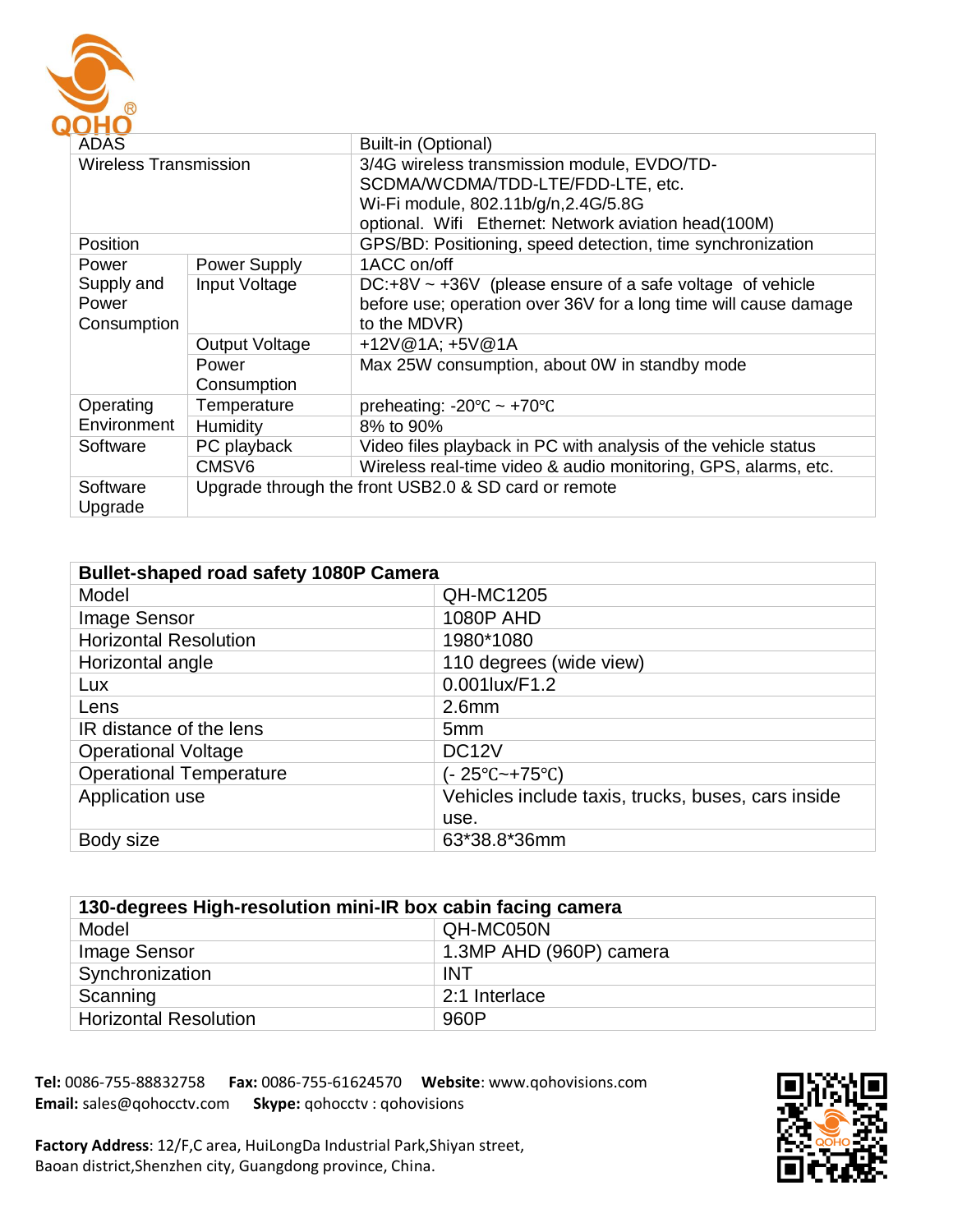

| $\sim$                         |                                                 |
|--------------------------------|-------------------------------------------------|
| Horizontal angle               | 130 degrees (wide view)                         |
| <b>IR LED</b>                  | 2 LED with SMD type                             |
| <b>IR Distance</b>             | 5m                                              |
| Minimum Illumination           | OLux (IR ON)                                    |
| Gamma modification             | 0.45                                            |
| Gain control                   | Auto                                            |
| <b>White Balance</b>           | Auto                                            |
| Electronic shutter             | $1/60(1/50)$ ~1/100,000 sec                     |
| Video output                   | 1.0Vp-p Composite Video Output, 75ohm           |
| Lens                           | 2.35mm                                          |
| <b>S/N Ratio</b>               | More than 48dB                                  |
| <b>Operational Voltage</b>     | DC <sub>12</sub> V                              |
| <b>Operational Temperature</b> | (- 25°C~+85°C)                                  |
| Application use                | Vehicles include taxis, buses, cars inside use. |
| Body size                      | 29.5*31*42.6mm                                  |
| Audio                          | Yes                                             |

| 11pcs IR LED Car Camera      |                                                   |
|------------------------------|---------------------------------------------------|
| Model                        | QH-MC011                                          |
| Image Sensor                 | 1/3" SONY CMOS                                    |
| Synchronization              | <b>INT</b>                                        |
| Scanning                     | 2:1 Interlace                                     |
| <b>Horizontal Resolution</b> | 1080P/960P/720P optional                          |
| Horizontal angle             | 90 degrees                                        |
| <b>IR LED</b>                | 11pcs $\Phi$ 5 IR LED                             |
| <b>IR Distance</b>           | 6 <sub>m</sub>                                    |
| Minimum Illumination         | OLux (IR ON)                                      |
| Gamma modification           | 0.45                                              |
| Gain control                 | Auto                                              |
| <b>White Balance</b>         | Auto                                              |
| Electronic shutter           | $1/60(1/50)$ ~1/100,000 sec                       |
| Video output                 | 1.0Vp-p Composite Video Output, 75ohm             |
| Lens                         | 3.6 <sub>mm</sub>                                 |
| <b>S/N Ratio</b>             | More than 48dB                                    |
| <b>Working Voltage</b>       | DC <sub>12</sub> V                                |
| <b>Working Temperature</b>   | (- 25°C~+70°C)                                    |
| Use range                    | Vehicle includes taxi, bus, car outside or inside |
|                              | use.                                              |
| Body size                    | 72*60*45mm                                        |



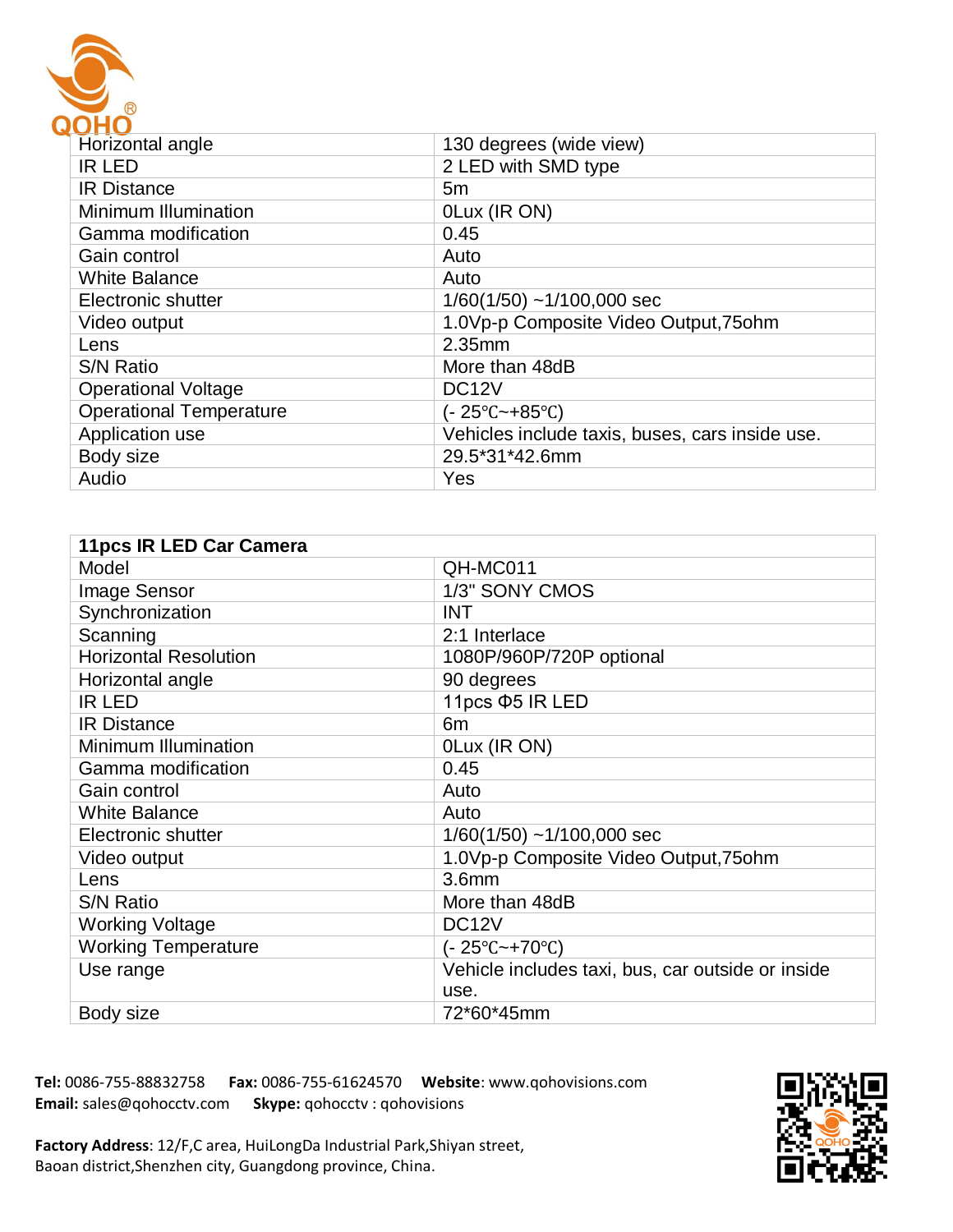

| 180-degree wide-view IP69 waterproof rear camera |                                                                    |  |
|--------------------------------------------------|--------------------------------------------------------------------|--|
| Model                                            | QH-MC003HP                                                         |  |
| Imaging device                                   | 1/2.7 Color CMOS                                                   |  |
| Program                                          | SONY377+ distortion                                                |  |
| <b>Effective Pixels</b>                          | 1980(H)x1080(V)                                                    |  |
| signal system                                    | 50HZ                                                               |  |
| Minimum illumination                             | 0.01Lux (color illuminance), F1.2                                  |  |
| Shutter speed                                    | 1/50 second-1/100000 second                                        |  |
| Day and night conversion mode                    | Switch IR-Cut Day and night                                        |  |
| dynamic                                          | Digital dynamics                                                   |  |
| <b>BLC</b>                                       | stand by                                                           |  |
| Infrared distance IR                             | no                                                                 |  |
| pickup                                           | no                                                                 |  |
| Day and night switch IR-Cut                      | no                                                                 |  |
| Interface Type                                   | M <sub>12</sub>                                                    |  |
| aperture                                         | <b>Fixed aperture</b>                                              |  |
| Lens (1080P HD)                                  | Full glass waterproof/Horizontal 182°Vertical<br>$L:135^{\circ}$   |  |
| Maximum image size                               | 1280(H)x1080(V)                                                    |  |
| Frame rate                                       | 1080P@30FPS+VGA@30fps                                              |  |
| Signal output                                    | <b>AHD</b>                                                         |  |
| temperature humidity                             | $-20^{\circ}$ C $-+70^{\circ}$ C 0-95                              |  |
| power supply                                     | 12V (wide voltage 9v-15v)                                          |  |
| waterproof level                                 | <b>IP68</b>                                                        |  |
| Power (12v)                                      | <4w                                                                |  |
| Video output interface                           | 1.0Vp-p composite video output, 75 ohms, 4pin<br>aviation cable    |  |
| <b>Operating Voltage</b>                         | 12V                                                                |  |
| Temperature measurement distance                 | $1M \sim 5M$                                                       |  |
| range of working temperature                     | $-20$ ~+70°C                                                       |  |
| Storage conditions                               | $-20^{\circ}$ C $\sim$ +80 $^{\circ}$ C, relative humidity <75% RH |  |
| <b>Size</b>                                      | 47.8*45.5*63.5                                                     |  |

| 7" digital D1 resolution mobile monitor |                   |
|-----------------------------------------|-------------------|
| Model                                   | QH-TF070          |
| screen                                  | 7" digital screen |
| Resolution                              | 1024*R.G. B*600   |



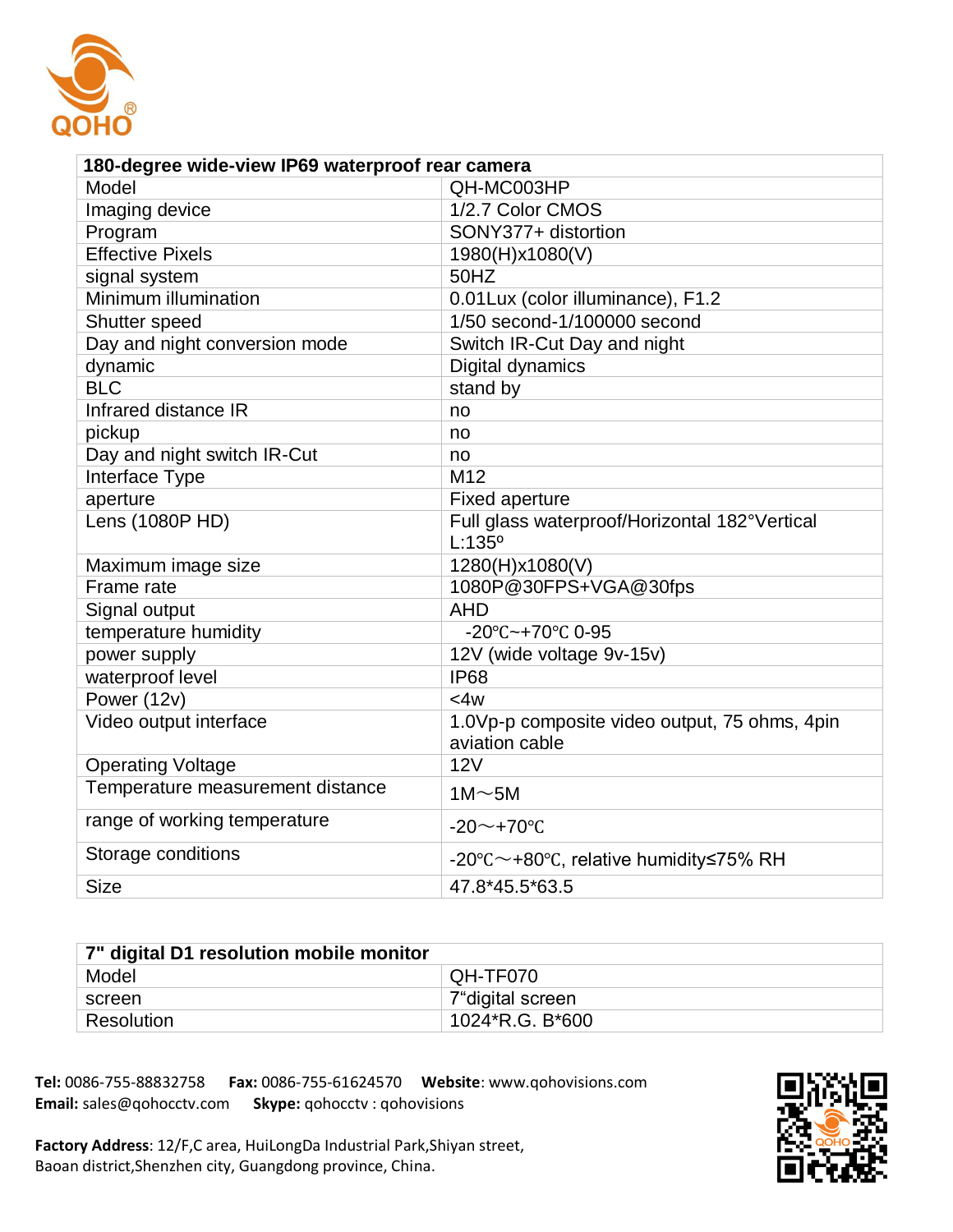

| <b>Back Light luminance</b>   | LED, Brightness 200 cd/m2                      |
|-------------------------------|------------------------------------------------|
| Contrast                      | 450:01:00                                      |
| View angle                    | up-35°, Down-15°, L-45°, R-45°                 |
| System                        | NTSC & PAL (automatically)                     |
| Touch screen                  | Touch screen with VGA Mode                     |
| <b>OSD</b> control            | Brightness, Contrast, Color, Volume, turnover, |
|                               | language                                       |
| Shockproof range              | 4G                                             |
| Power                         | 12-24V DC                                      |
| Power consumption             | $<$ 7W                                         |
| Max current                   | $<$ 550 $mA$                                   |
| Working temperature           | $-10^{\circ}$ C to 60 $^{\circ}$ C             |
| Storage temperature           | -20 $\degree$ C to 70 $\degree$ C              |
| AV input                      | 2 AV Input, 1 VGA input                        |
| Number of Trigger and display | 1 trigger                                      |
| Accessories                   | Power cable, sunshade, and bracket             |